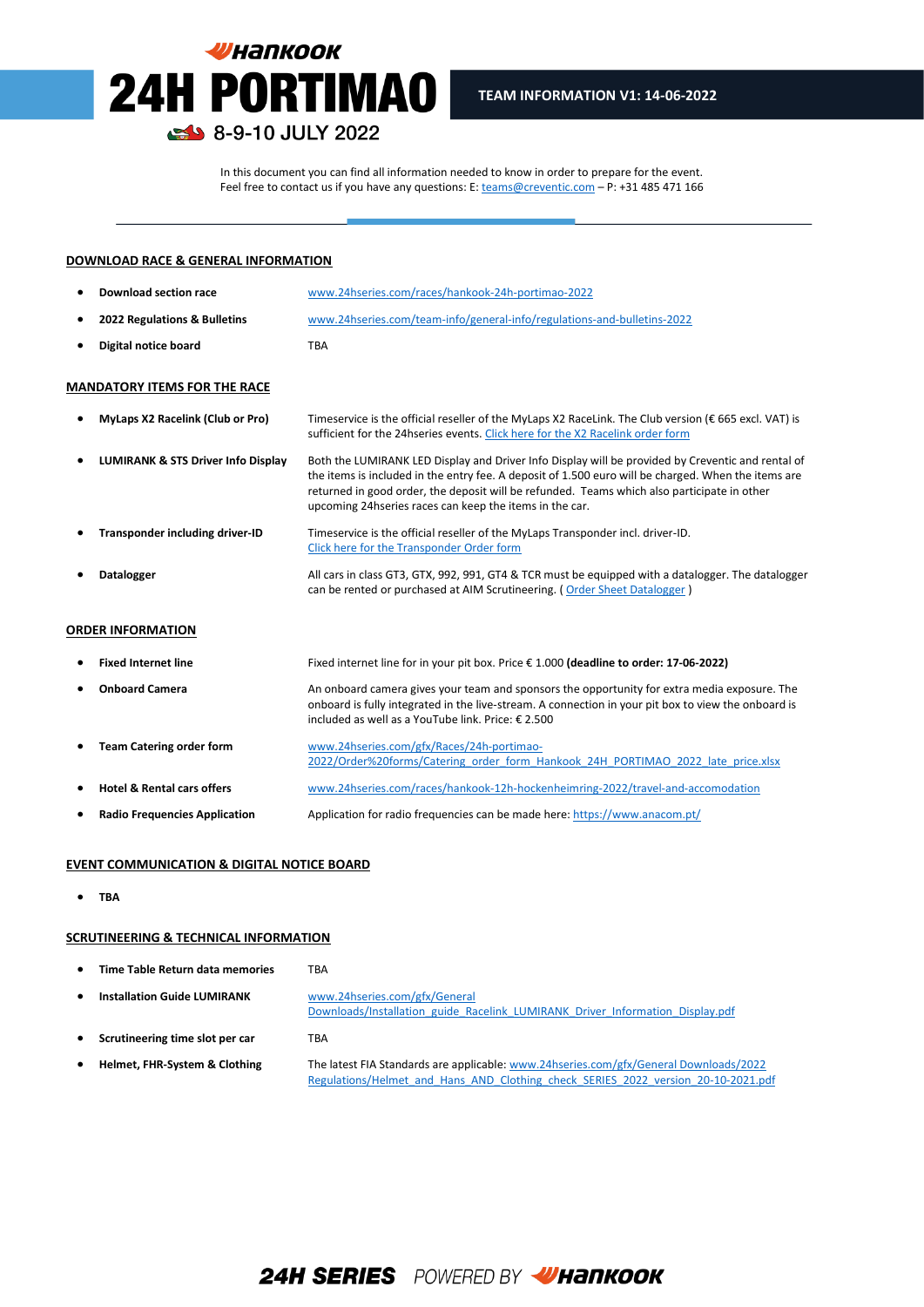# **УНАПКООК** 24H PORTIMAO 8-9-10 JULY 2022

### **EVENT INFORMATION**

|           | <b>Refuelling during CODE-60</b>        | Refuelling during CODE-60 is allowed, however the following applies:                                                                                                                                                                                                                                                                                                                  |
|-----------|-----------------------------------------|---------------------------------------------------------------------------------------------------------------------------------------------------------------------------------------------------------------------------------------------------------------------------------------------------------------------------------------------------------------------------------------|
|           |                                         | • In case serving the refuelling operation starts during CODE-60, the <b>CODE-60</b> refuelling amount as<br>per the official Balance of Performance Publication of the event applies                                                                                                                                                                                                 |
|           |                                         | • In case the refuelling operation starts during a green flag, the <b>regular</b> refuelling amount as per the<br>official Balance of Performance Publication applies.                                                                                                                                                                                                                |
|           |                                         | Both of these cases are depending on the time when serving the refuelling operation commences,<br>independent of the moment, when a car enters the pit lane. The start of a refuelling operation is<br>determined as the moment when a pump has been activated.                                                                                                                       |
|           | <b>Track Day Sessions</b>               | On Wednesday 6 July, two track day session will take place.<br>$\bullet$ Track Day Session 1 - 4 hours<br>$\bullet$ Track Day Session 2 - 4 hours                                                                                                                                                                                                                                     |
|           |                                         | It is allowed to start in this Unofficial test session with an instructor as a passenger, given he/she is<br>wearing fully homologated protective gear and is holder of a valid racing license.                                                                                                                                                                                       |
|           | <b>Unofficial Private Test sessions</b> | On Thursday 7 July, two unofficial private test sessions take place of 3 hours each.<br>One session is included in the medium package and both sessions are included in the complete<br>package.                                                                                                                                                                                      |
|           |                                         | It is allowed to start in this Unofficial test session with an instructor as a passenger, given he/she is<br>wearing fully homologated protective gear and is holder of a valid racing license.                                                                                                                                                                                       |
|           | <b>Administrative check</b>             | All drivers which join the 24 hseries for the first time in 2022 needs to submit their details via an<br>online link: The entry details can be submitted here                                                                                                                                                                                                                         |
| $\bullet$ | <b>Team Managers Briefing</b>           | Friday 18 July - 10:00 in the Creventic Endurance Lounge.                                                                                                                                                                                                                                                                                                                             |
| $\bullet$ | <b>Drivers Briefing</b>                 | Friday 18 July – 15:45 in the Creventic Endurance lounge.                                                                                                                                                                                                                                                                                                                             |
| $\bullet$ | <b>Refuelling</b>                       | The refuelling area is located on the paddock at the end of the pit lane. The pumps are located on<br>the RIGHT-HAND-SIDE of the cars.                                                                                                                                                                                                                                                |
| ٠         | <b>Spectator tickets</b>                | <b>TBA</b>                                                                                                                                                                                                                                                                                                                                                                            |
| $\bullet$ | <b>Media accreditation</b>              | https://www.24hseries.com/accreditation                                                                                                                                                                                                                                                                                                                                               |
| ٠         | <b>Promotion activity</b>               | A track shoot on Thursday 7 July after Private Test 2 will take place. More information will be sent in<br>a different email closer to the event                                                                                                                                                                                                                                      |
|           | <b>Dinner by Sunset</b>                 | On Thursday 7 July, from 18:00 - 21:00, everyone has the chance to enjoy the local cuisine whilst<br>listening to Portuguese music during the Welcome Dinner by Sunset! As the sun will set, teams and<br>drivers have the perfect opportunity to network and talk before the race starts the next day.<br>Vouchers for the Welcome Dinner can be bought via the catering order form. |
|           | <b>Support Series</b>                   | We are happy to announce that the following support serie will join our event in Portimao<br>GT3 Cup                                                                                                                                                                                                                                                                                  |

## **PIT BOX & PADDOCK INFORMATION**

| <b>Pit box &amp; Paddock allocation</b> | TBA                                                                                                                     |
|-----------------------------------------|-------------------------------------------------------------------------------------------------------------------------|
| Access to pit box                       | • Track Day teams – Tuesday 5 July from 16:00 until 20:00<br>• Regular Access – Wednesday 6 July from 16:00 until 20:00 |
| Pit box keys                            | The pit box keys can be collected at the reception of the circuit. A deposit of 200 euro is required                    |